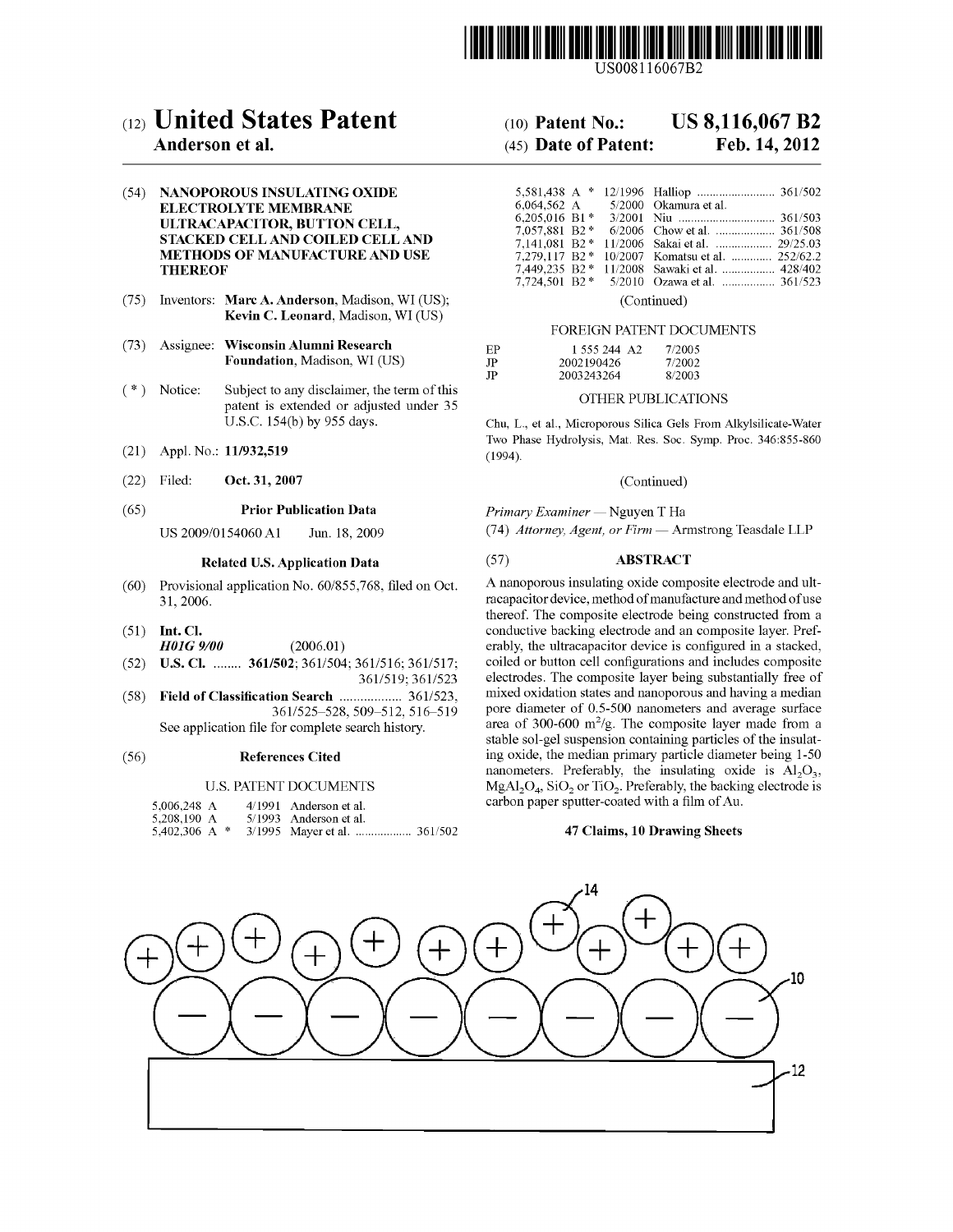#### U.S. PATENT DOCUMENTS

| 2002/0136887 A1 9/2002 Penneau et al. |  |  |
|---------------------------------------|--|--|
|                                       |  |  |
|                                       |  |  |

#### OTHER PUBLICATIONS

Conway, B.E., "Electrochemical Supercapacitors; Scientific Fundamentals and Technological App.," Kluwer Academic/Plenum Publishers, NY p. 221-227 (1999).

Jang, J.H., et al., "Supercapacitor Performance of Hydrous Ruthe-<br>nium Oxide Electrodes Prepared . . . ," J. Electrochemical Soc.<br>153:A321-A328 (2006).<br>Kotz, R., et al., "Principles and applications of electrochemical

capacitors," Electrochimica Acta 45:2483-2498 (2000).

Liu, K-C., et al., "Porous Nickel Oxide/Nickel Films for Electro-chemical Capacitors," J. Electrochem. Soc. 143: 124-130 (1996). Pang, S-C., et al., "Novel Electrode Materials for Thin-Film Ultracapacitors: Comparison of Electrochemical Properties of Sol-Gel . . . ," J. Electrochem. Soc. 147:444-450 (2000).

\* cited by examiner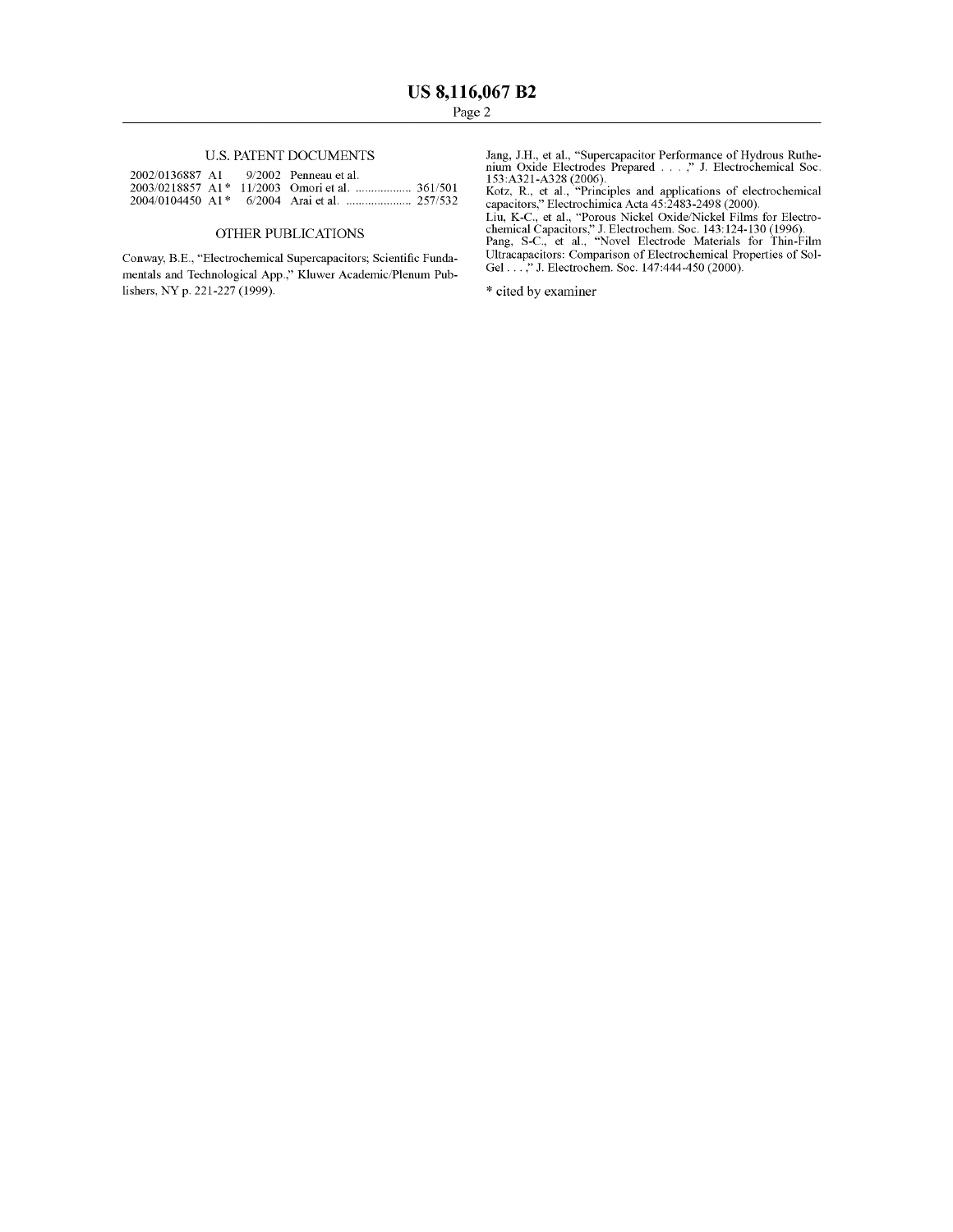

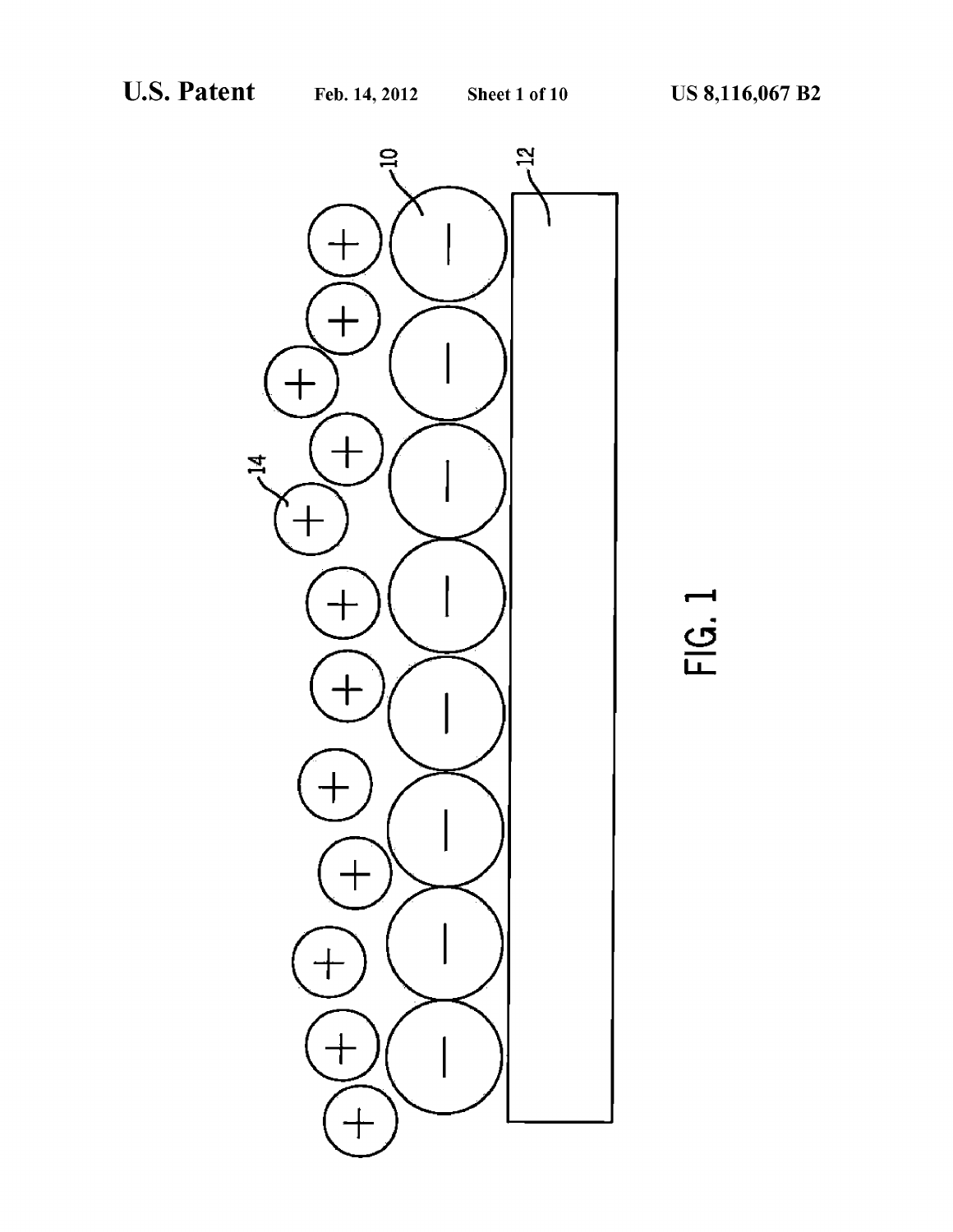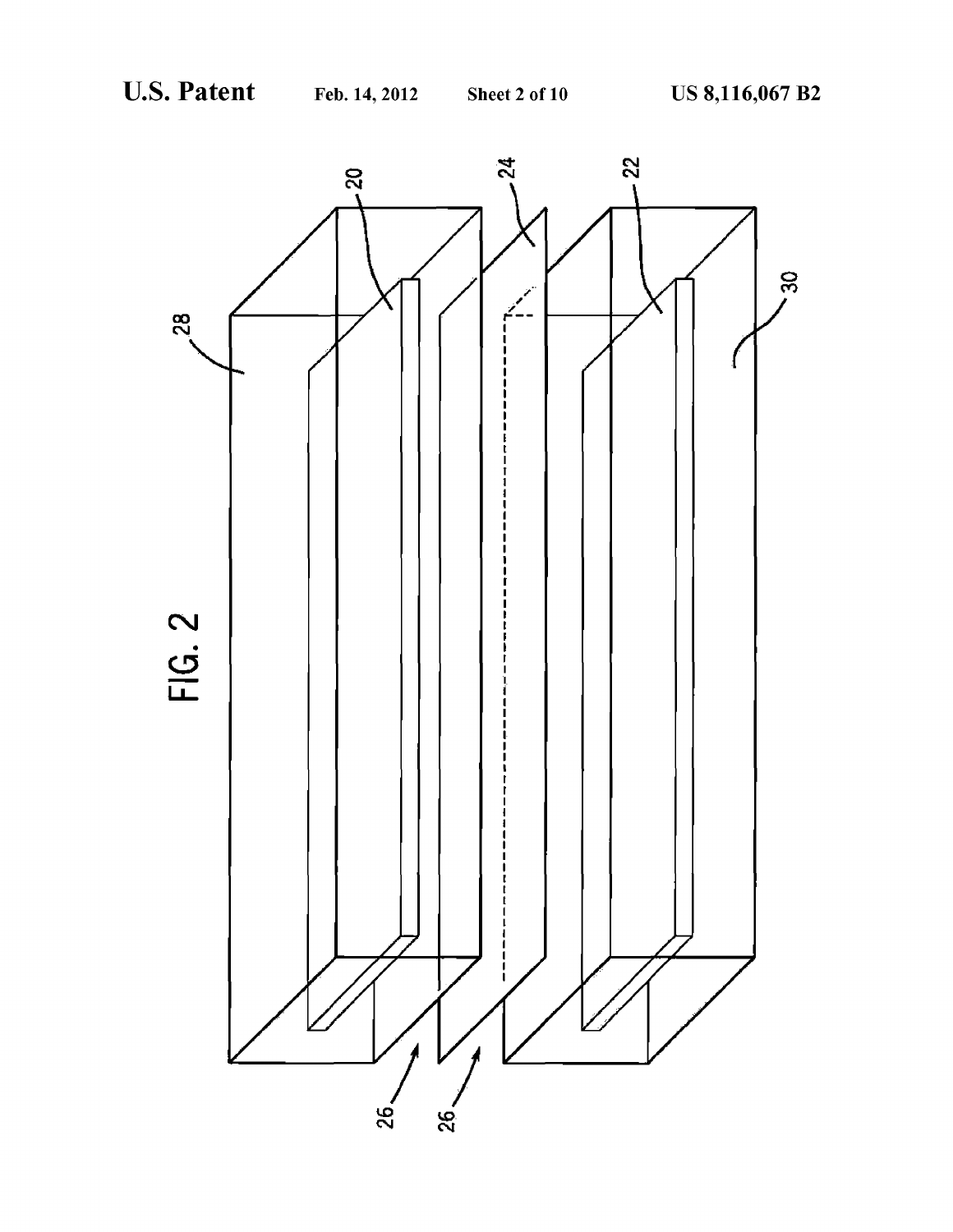



FIG. 38

FIG. 3A

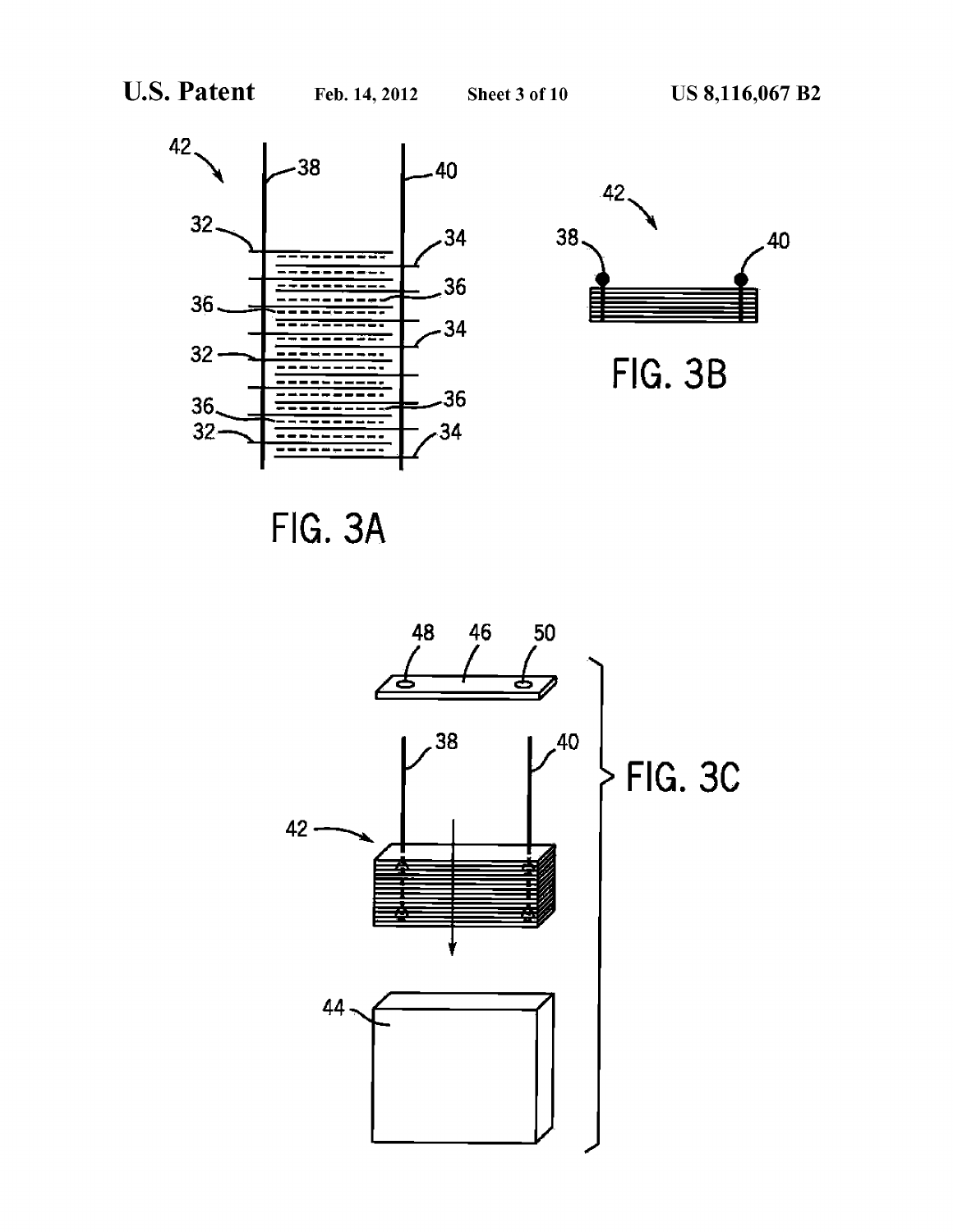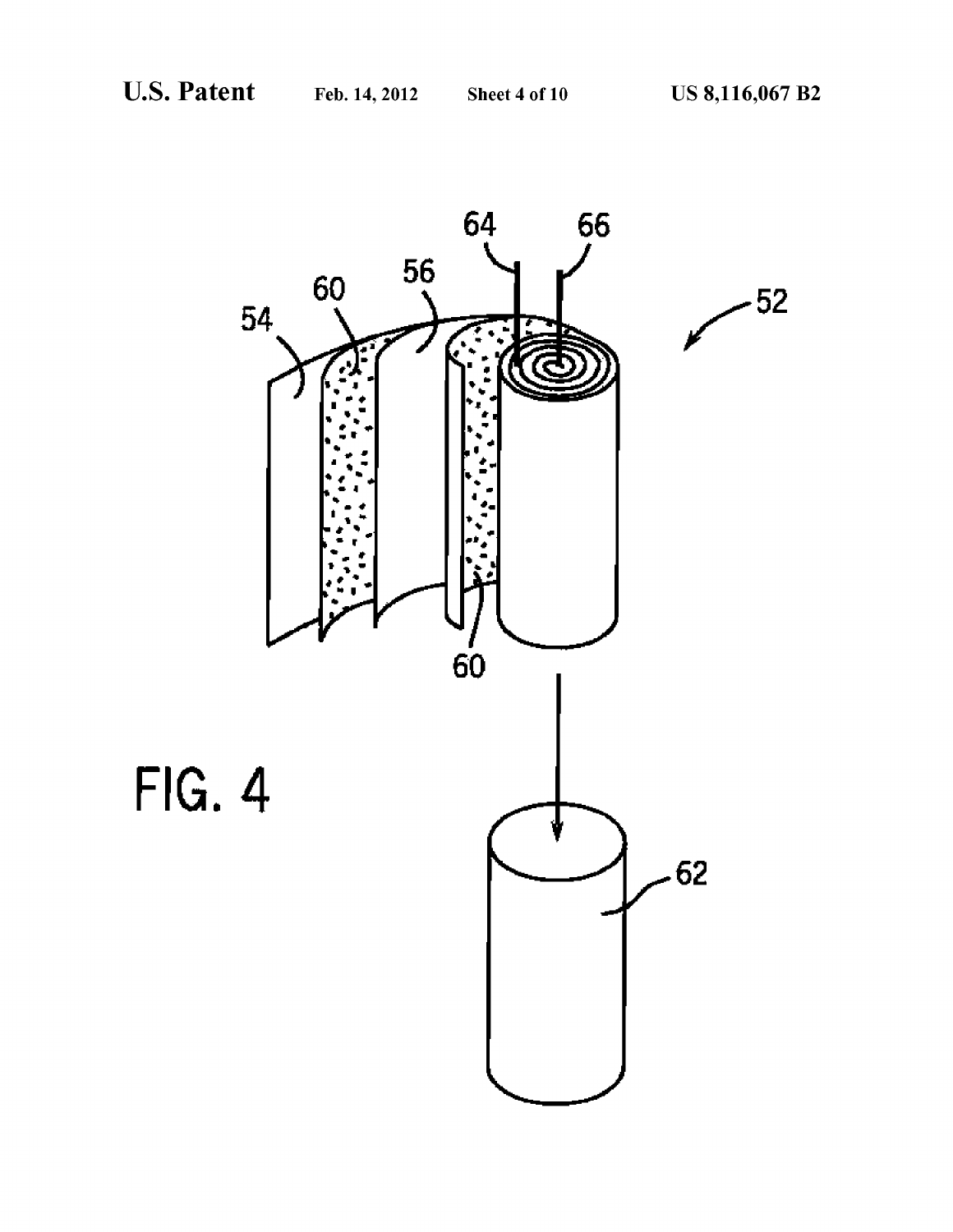

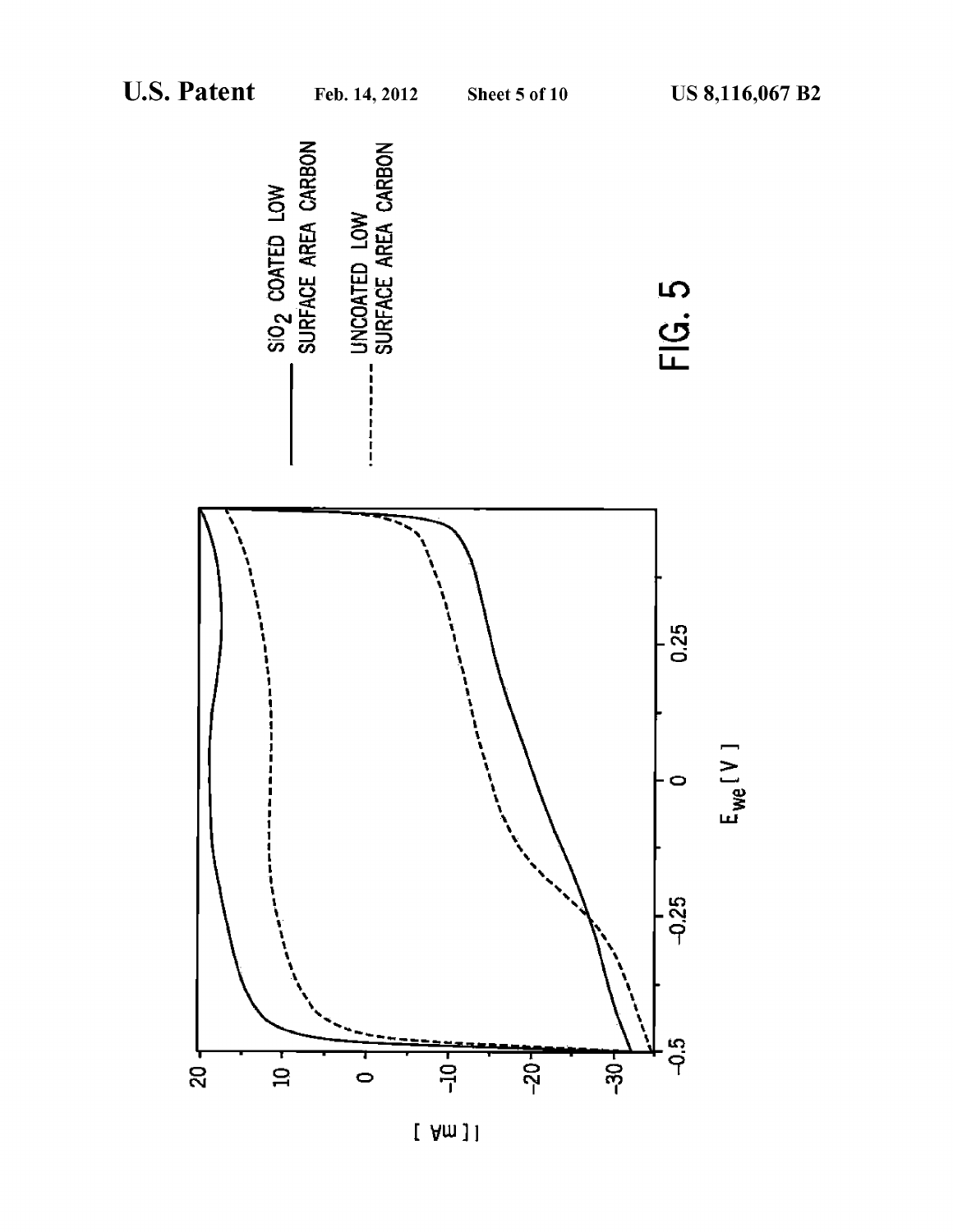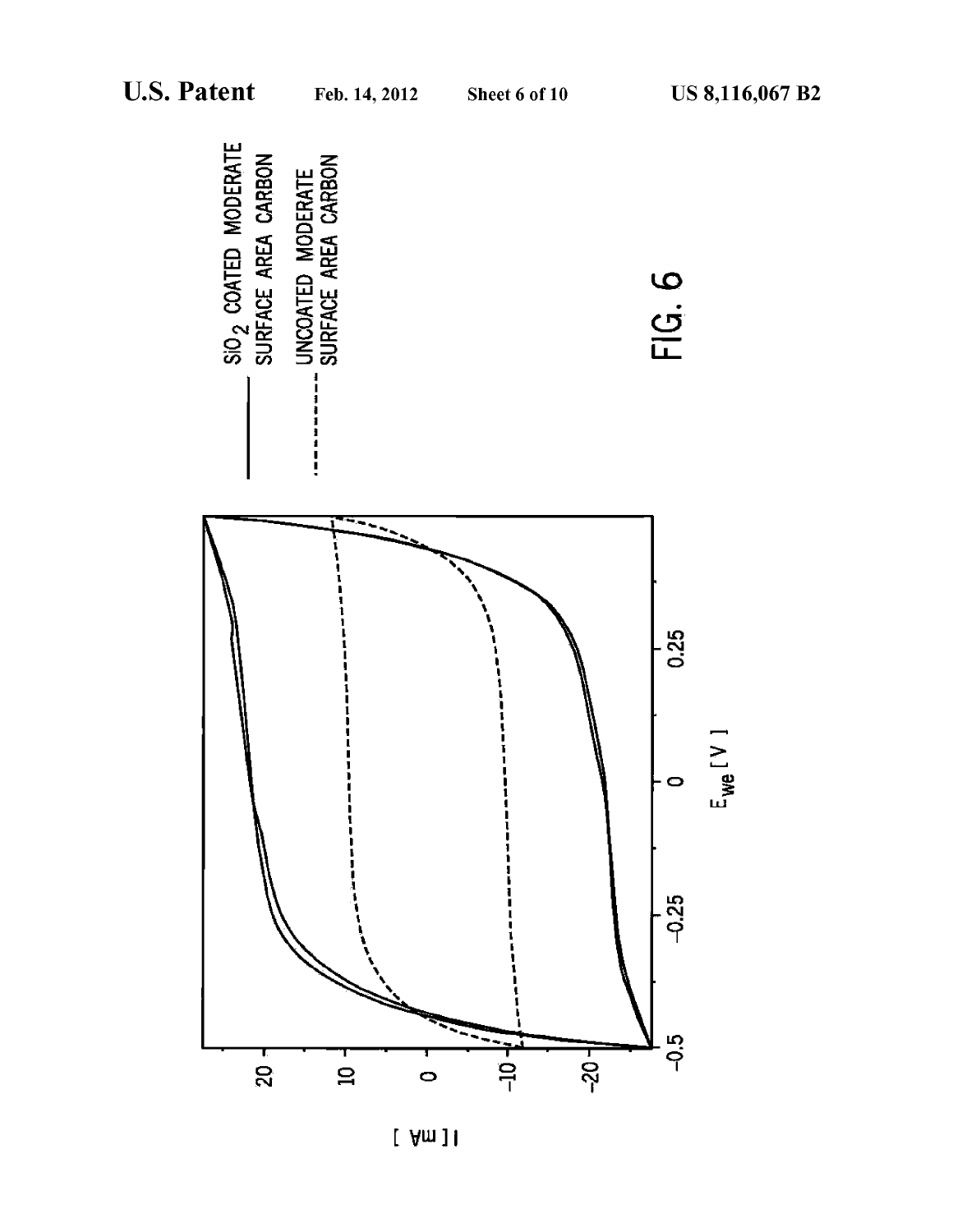



 $E^{M\Theta}$ [A]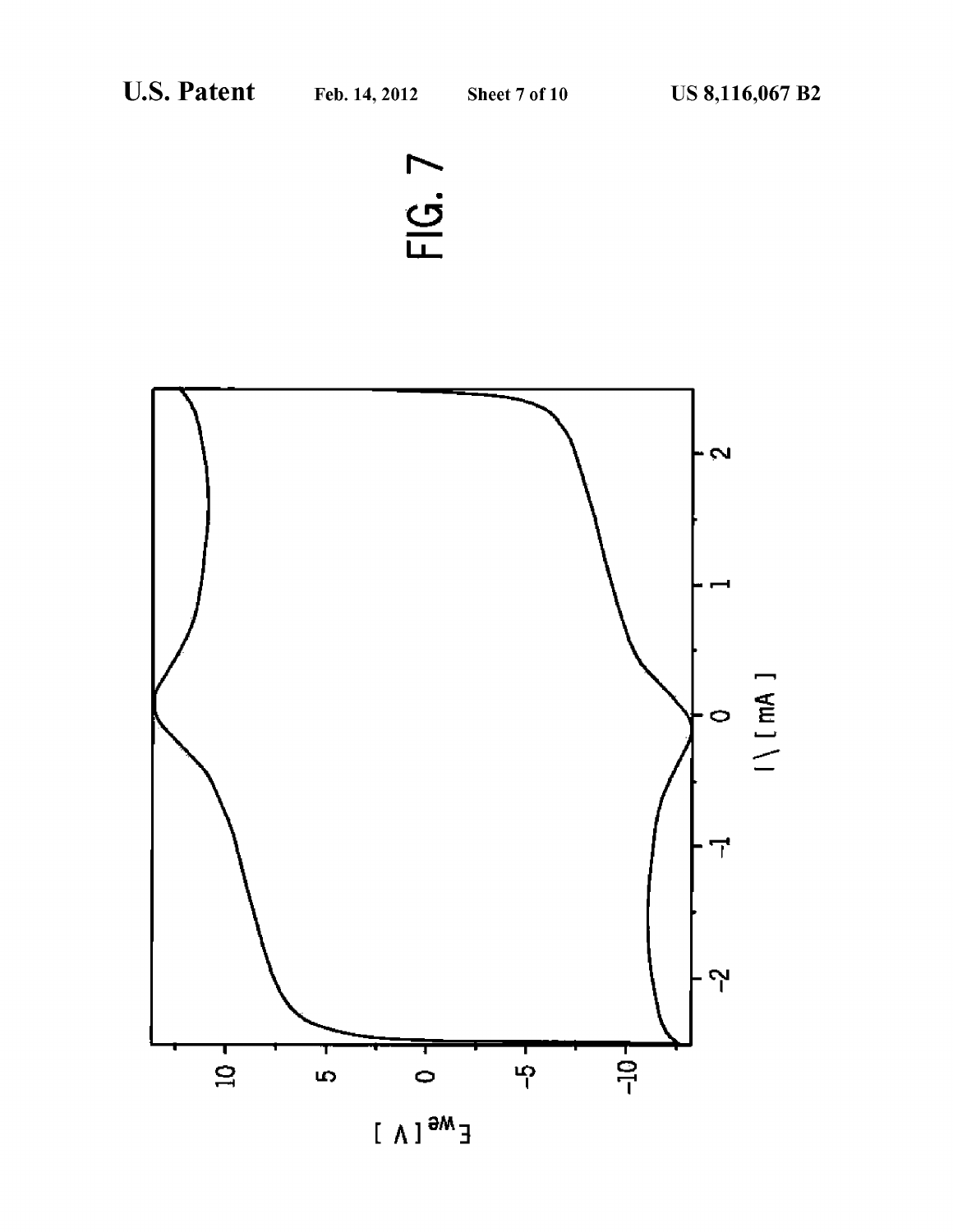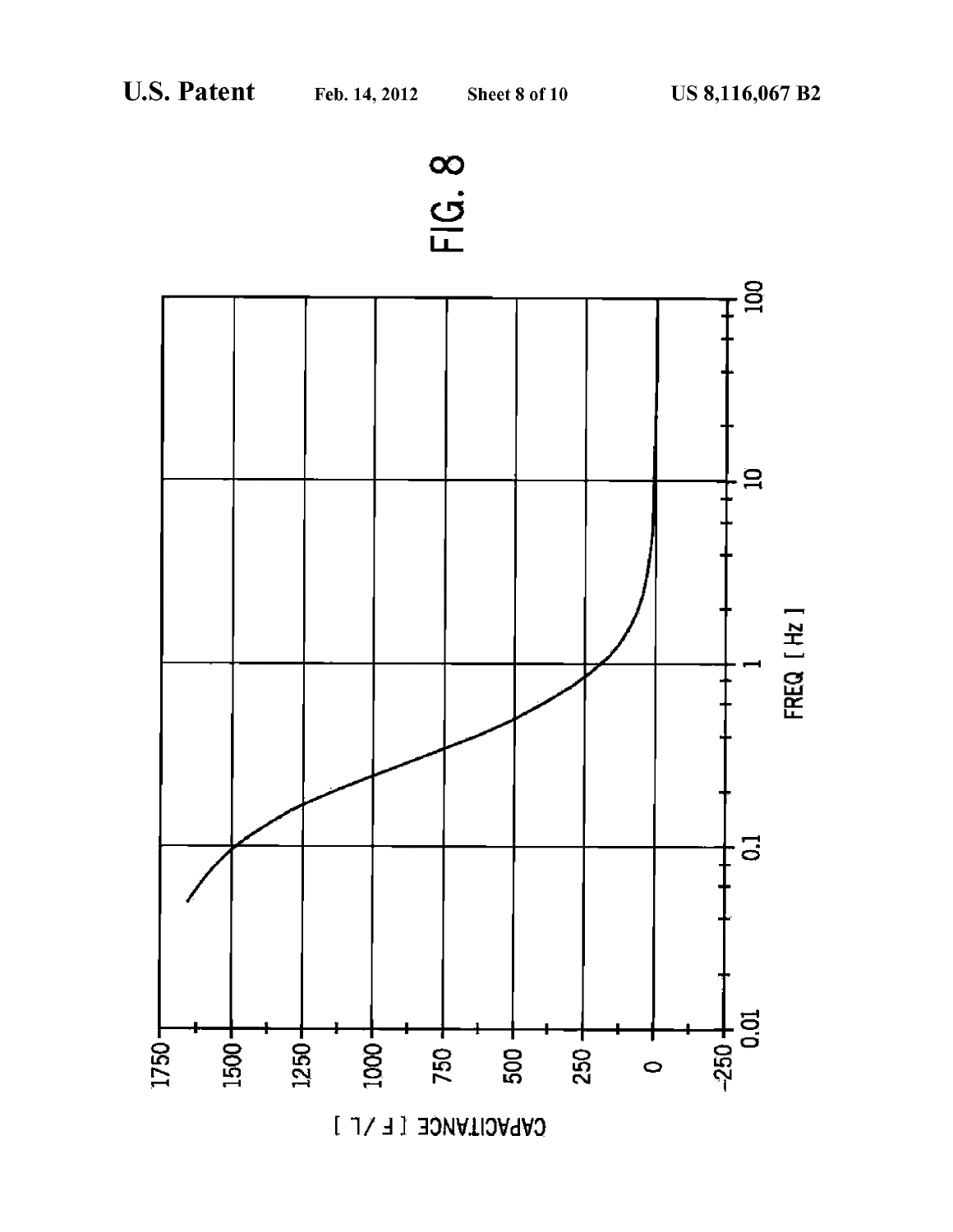# FIG. 9

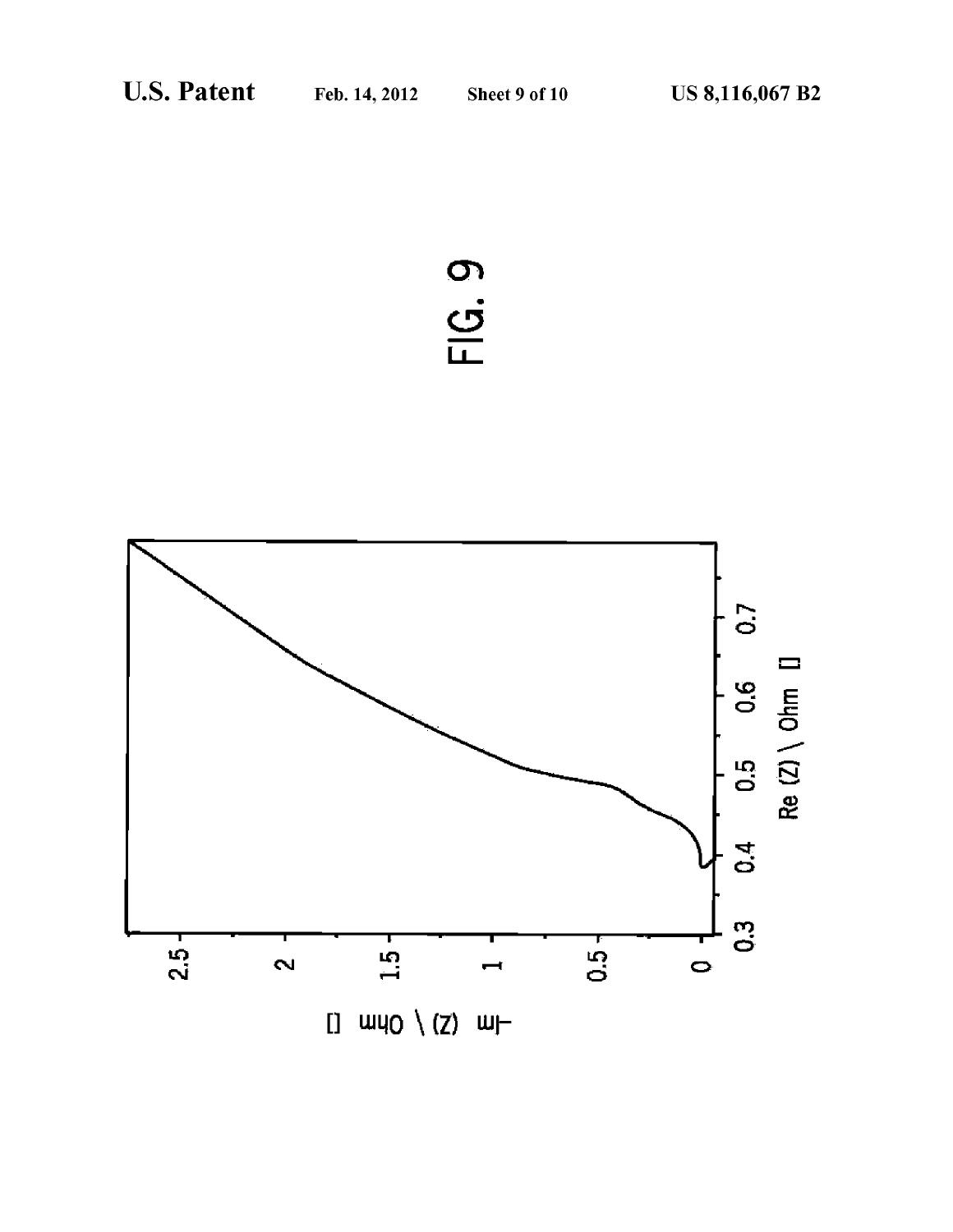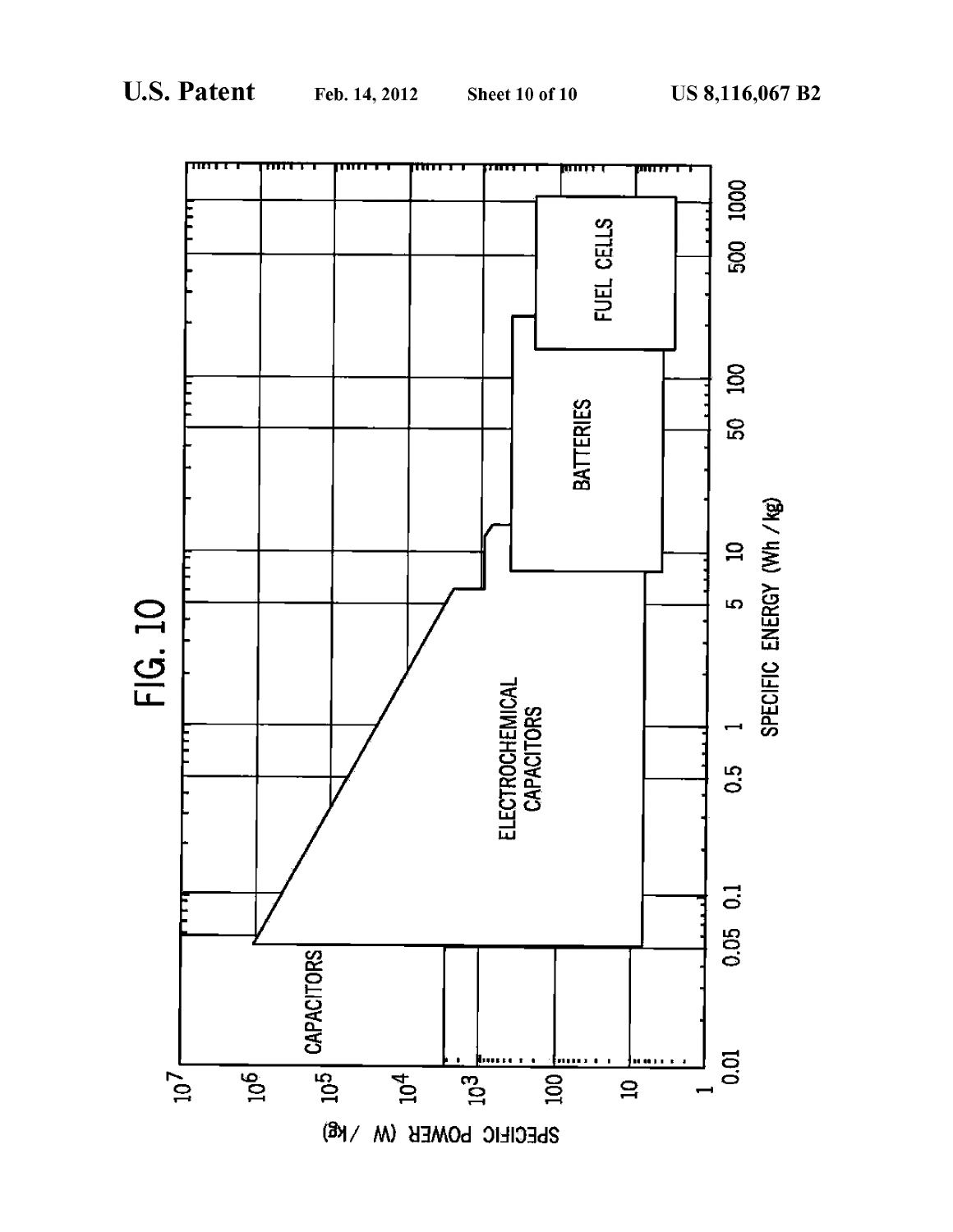## **NANOPOROUS INSULATING OXIDE ELECTROLYTE MEMBRANE ULTRACAPACITOR, BUTTON CELL, STACKED CELL AND COILED CELL AND METHODS OF MANUFACTURE AND USE THEREOF**

## CROSS REFERENCE TO RELATED APPLICATIONS

This application claims priority to and benefit ofU.S. Provisional Application Ser. No. 60/855,768, filed on Oct. 31, 2006, which is hereby incorporated herein by reference in its entirety.

#### STATEMENT REGARDING FEDERAL FUNDING

The invention was made with United States government support by the National Oceanic and Atmospheric Administration under Grant No. NAIGRG2257 and through the SEA Grant Program. The invention was made with United States government support awarded by the following agency: NSF 0441575. The U.S. Federal Government has certain rights in the invention.

#### FIELD OF THE INVENTION

The invention disclosed herein relates to the field of capacitors configured in stacks or coils and button cells and methods <sup>30</sup> of manufacture and use thereof.

#### BACKGROUND OF THE INVENTION

Many metal oxides have historically been used in the 35 manufacture of electrochemical capacitors including, but not limited to,  $RuO<sub>2</sub>$ ,  $MnO<sub>2</sub>$ ,  $V<sub>2</sub>O<sub>5</sub>$ , CoO and NiO. (Jang J et al., *J Electrochem Soc* 153:A321 (2006); Pang S et al., *Electro-* 1-2000 m<sup>2</sup>/g. *chem Soc* 147:444 (2000); and Liu et al., *J Electrochem Soc*  143: 124 (1996)). Also, many of these metal oxide electro-40 trade, the conductive member is constructed from carbon, and chemical capacitors undergo faradaic reactions as part of their capacitive behavior (i.e., psuedocapacitors). Such metal oxides also undergo redox reactions yielding mixed oxidation states, which is undesirable. In many instances, metal oxides are also more costly than nonmetallic oxides.

The field of ionic conductors and electron transport is discussed in Maier J, Nanoionics: ion transport and electrochemical storage in confined systems, *Nature Materials*  4:805-815 (Nov. 4, 2005).

However, there exists a long felt need for improved capaci- 50 tors and ultracapacitors having more power density, particularly at high frequencies. There also exists a need for greater capacitance at higher charging/discharging frequencies. Improved energy storage (Joules/volume) is also needed.

#### SUMMARY OF THE INVENTION

One aspect of the invention is a composite electrode for use in a capacitor comprising a conductive member, and, a composite member constructed from insulating oxide particles and having a median pore diameter in the range of 0.1-500 nanometers.

In an exemplary embodiment of the composite electrode, the composite member is substantially free of mixed oxidation states of the oxide. By "substantially free of mixed oxi- <sup>65</sup> dation states" it is meant that the amount present has no material adverse effect on the insulating property of the com-

posite electrode. The composite members of the instant invention may also be referred to as being "microporous," particularly at the larger end of the median pore diameter range (i.e., closer to 500 nanometers). Due to the small diam-5 eter of such particles, it is possible that they would appear amorphous under X-Ray diffraction.

In another exemplary embodiment of the composite electrode, the median pore diameter is in the range of 0.3-25 nanometers.

10 In another exemplary embodiment of the composite electrode, the median pore diameter is in the range of 0.3-5 nanometers.

In another exemplary embodiment of the composite electrode, the composite member is a layer having an average 15 thickness in the range of 0.01 to 50  $\mu$ m.

In another exemplary embodiment of the composite electrode, the composite member is a layer having an average thickness in the range of 0.1 to 10  $\mu$ m.

In another exemplary embodiment of the composite elec-20 trode, the composite member is made from a stable sol-gel suspension comprising insulating oxide particles having a median primary particle diameter in the range of 0.5-500 nanometers, and the insulating atom is Be, Mg, Ca, Sr, Ba, Ra, Ti, Zr, Hf, Zn, Cd, Hg, B, Al, Ga, In, Tl, C, Si, Ge, Sn, Pb or 25 combinations thereof.

In another exemplary embodiment of the composite electrode, the insulating oxide is an alkaline substituted aluminum oxide or an alkaline earth substituted aluminum oxide.

In another exemplary embodiment of the composite electrode, the insulating oxide is  $\text{Al}_2\text{O}_3$ ,  $\text{MgAl}_2\text{O}_4$ ,  $\text{SiO}_2$ ,  $\text{TiO}_2$ , ZnO, ZrO<sub>2</sub> or mixtures thereof.

In another exemplary embodiment of the composite electrode, the composite member has average surface area in the range of 300-600 m<sup>2</sup>/g.

In another exemplary embodiment of the composite electrode, the conductive member is constructed from carbon, and the surface area of the conductive member is in the range of

In another exemplary embodiment of the composite electhe surface area of the conductive member is in the range of  $30-400 \text{ m}^2/\text{g}$ .

In another exemplary embodiment of the composite electrode, the insulating oxide is a mixture of  $MgAl<sub>2</sub>O<sub>4</sub>$  and  $Al<sub>2</sub>O<sub>3</sub>$ 45 at a molar ratio in the range of  $(0.01-1)$ :  $1\text{MgAl}_2\text{O}_4$ :  $\text{Al}_2\text{O}_3$ , the median primary particle diameter of the  $MgAl<sub>2</sub>O<sub>4</sub>$  is in the range of 1-50 nanometers, and the median primary particle diameter of the  $Al_2O_3$  is in the range of 1-50 nanometers.

In another exemplary embodiment of the composite electrode, the median primary particle diameter of  $MgAl<sub>2</sub>O<sub>4</sub>$  is in the range of 1-20 nanometers, and the median primary particle diameter of the  $Al_2O_3$  is 1-20 nanometers.

In another exemplary embodiment of the composite electrode, the insulating oxide mixture has a molar ratio in the 55 range of  $(0.4-1)$ :1 MgAl<sub>2</sub>O<sub>4</sub>:Al<sub>2</sub>O<sub>3</sub>.

In another exemplary embodiment of the composite electrode, the insulating oxide mixture has a molar ratio in the range of  $(0.4-1)$ :1 MgAl<sub>2</sub>O<sub>4</sub>:Al<sub>2</sub>O<sub>3</sub>.

In another exemplary embodiment of the composite electrode, the insulating oxide is  $TiO<sub>2</sub>$ , and the median primary particle diameter is in the range of 1-50 nanometers.

In another exemplary embodiment of the composite electrode, the insulating oxide is  $TiO<sub>2</sub>$ , and the median primary particle diameter is in the range of 1-20 nanometers.

In another exemplary embodiment of the composite electrode, the insulating oxide is  $SiO<sub>2</sub>$ , and the median primary particle diameter is in the range of 1-50 nanometers.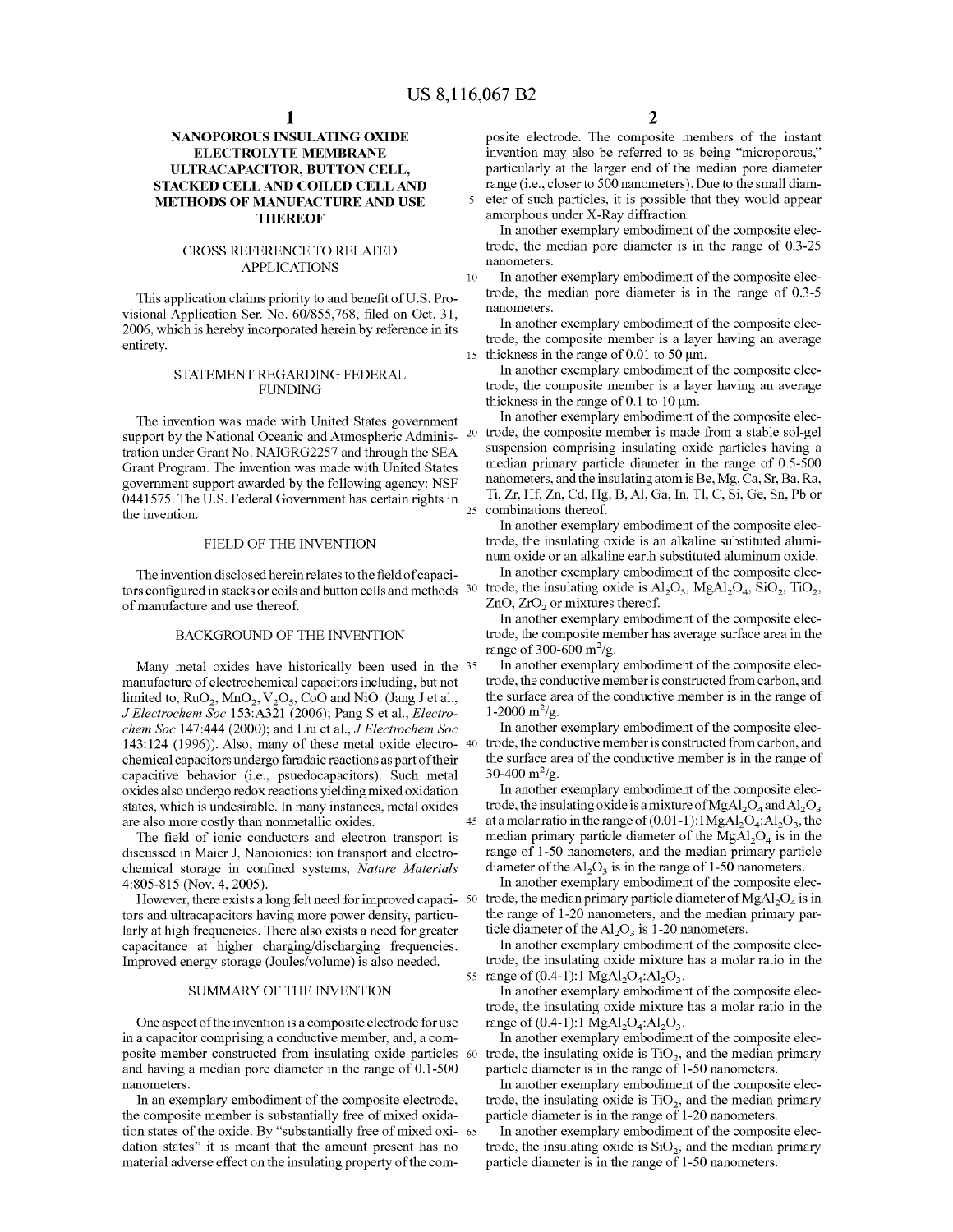40

In another exemplary embodiment of the composite electrode, the insulating oxide is  $SiO<sub>2</sub>$ , and the median primary particle diameter is in the range of 1 to 8 nanometers.

trode, the conductive member is porous or nonporous.

In another exemplary embodiment of the composite electrode, the conductive member is carbon paper coated with a Au film.

In another exemplary embodiment of the composite electrode, the conductive member is metal-coated carbon, conducting polymer, metal, conducting carbon, or combinations thereof.

In another exemplary embodiment of the composite electrode, the conductive member comprises nickel or stainless steel.

In another exemplary embodiment of the composite electrode, the composite member is at least 95% free of mixed oxidation states of the oxide.

In another exemplary embodiment of the composite electrode, the composite member contains no more than a trace 20 amount of mixed oxidation states of the oxide.

Another aspect of the invention is a capacitor (also referred to as an ultracapacitor) comprising a first composite electrode comprising any one of the instant composite electrodes set forth herein, a second electrode, an electrolyte-containing 25 solution disposed between the first composite electrode and the second electrode, a porous member disposed between the first composite electrode and the second electrode, and, a casing enclosing the first composite electrode, the second electrode, the porous member, and the electrolyte-containing solution.

In an exemplary embodiment of the capacitor, the second electrode is independently any one of the instant composite electrodes set forth herein.

In another exemplary embodiment of the capacitor, the 35 casing is constructed from nickel, titanium, aluminum, stainless steel or polymer, and wherein the capacitor is a button cell.

In another exemplary embodiment of the capacitor, the first and second insulating oxides are  $SiO<sub>2</sub>$ .

In another exemplary embodiment of the capacitor, the electrolyte-containing solution is an aqueous solution (such as any suitable acid, base or salt electrolyte-forming substance) comprising electrolytes resulting from the following compounds:  $H_3PO_4$ , KCl, NaClO<sub>4</sub>, NaCl, LiCl, LiNO<sub>3</sub>, 45  $KNO_3$ , NaNO<sub>3</sub>, NaOH, KOH, LiOH, NH<sub>4</sub>OH, NH<sub>4</sub>Cl,  $NH_4NO_3$ , LiClO<sub>4</sub>, CaCl<sub>2</sub>, MgCl<sub>2</sub>, HCl, HNO<sub>3</sub>, H<sub>2</sub>SO<sub>4</sub>,  $KClO<sub>4</sub>$ , Na<sub>3</sub>PO<sub>4</sub>, Na<sub>2</sub>HPO<sub>4</sub>, and/or NaH<sub>2</sub>PO<sub>4</sub>.

In another exemplary embodiment of the aqueous capacitor, the capacitor is adapted to operate at frequency in the 50 range of 0.01 Hz up to 1000 Hz. For most predetermined designs, the aqueous-based capacitor is generally capable of higher frequencies than a similarly-designed organic-based capacitor.

In another exemplary embodiment of the capacitor, the 55 organic electrolyte is a suitable organic acid, organic base or organic salt. Other ionic salts and liquid solutions thereof useful as electrolytes in the instant invention include those available from Merck KGaA and sold as Ionic Liquid Kits.

In another exemplary embodiment of the capacitor, the 60 electrolyte-containing solution is an organic solution comprising electrolytes resulting from the following compounds: tetraethyl ammonium tetrafluoroborate in propylene carbonate, tetraethyl ammonium tetrafluoroborate in acetonitrile, LiBF<sub>6</sub>, LiPF<sub>6</sub>, 1-hexyl-3-methylimidazolium FAP, 1-hexyl- 65 3-methylimidazolium imide, l-butyl-1-methylpyrrolidinium FAP, l-butyl-1-methylpyrrolidinium imide, l-butyl-3-meth**4** 

ylimidazolium PF $_6$ , butyl-methylpyrrolidinium triflate, 1-butyl-1-methylpyrrolidinium FAP, ethyl-dimethylpropylammonium imide, trihexyl(tetradecyl)phosphonium FAP In another exemplary embodiment of the composite elec- l-butyl-1-methylpyrrolidinium BOB, trihexyl(tetradecyl) 5 phosphonium FAP l-butyl-1-methylpyrrolidinium triflate, l-hexyl-3-methylimidazolium imide l-butyl-1-methylpyrrolidinium imide, l-hexyl-3-methylimidazolium FAP, methyltrioctylammonium trifluoroacetate, N-butyl-4-methylpyridinium BF<sub>4</sub>, 1-butyl-3-methylimidazolium BF<sub>4</sub>, 1-butyl-3methylimidazolium PF $_6$ , 1-butyl-3-methylimidazolium triflate, trioctylmethylammonium triflate, l-butyl-1-methylpyrrolidinium imide, l-hexyl-3-methylimidazolium FAP, 1-butyl-3-methylimidazolium  $BF_4$ , 1-butyl-3-methylimidazolium PF6, l-ethyl-3-methylimidazolium thiocyanate, 15 1 propyl-3-methylimidazolium iodide, l-butyl-2,3-dimethylimidazolium iodide, 1,1-dimethylpyrrolidinium iodide, 1,2,3-trimethylimidazolium iodide, l-butyl-3-methylimidazolium  $BF_4$ , 1-butyl-3-methylimidazolium  $PF_6$ , 1-butyl-3methylimidazolium triflate, l-butyl-1-methylpyrrolidinium imide, l-hexyl-3-methylimidazolium FAP, l-butyl-1-methylpyrrolidinium imide, trihexyl(tetradecyl)phosphonium FAP, trihexyl(tetradecyl)phosphonium BOB, N"-ethyl-N,N, N',N'-tetramethylguanidiniumFAP, l-hexyl-3-methyl imidazolium imide, l-ethyl-3-methylimidazolium triflate, emim 25 bis(pentafluoroethyl)phosphinate, l-butyl-3-methylimidazolium methylsulfate, 1-ethyl-3-methylimidazolium  $BF_4$ , N-butyl-4-methylpyridinium  $BF_4$ , and combinations thereof.

> In another exemplary embodiment of the organic capacitor, the capacitor adapted to operate at frequency in the range of0 Hz up to 1 Hz.

In another exemplary embodiment of the capacitor, the porous member is a layer comprising conducting polymer.

Another aspect of the invention is a method of using any one of the instant composite electrodes set forth herein comprising the acts or steps of providing an opposing electrode, disposing an electrolyte-containing solution and porous member between the composite electrode and the opposing electrode, and, generating an electrical potential between the electrodes.

Another aspect of the invention is a method of using any one of the instant capacitors set forth herein comprising the act or step of creating an electrical potential between the electrodes.

Another aspect of the invention is a method of making any one of the instant composite electrodes set forth herein comprising the acts or steps of providing a wettable conductive member, providing a stable sol-gel suspension comprising insulating oxide having a median primary particle diameter in a range being 0.5-500 nm, 1-50 nm, 1-20 nm, or 1-8 nm, contacting the stable sol-gel suspension to the wettable conductive member, and, curing the sol-gel suspension producing a sol-gel member.

In an exemplary embodiment of the method of making any one of the instant composite electrodes, the method further comprises the acts or steps of heating the conductive member at a predetermined temperature and for a predetermined duration producing a conductive member wettable to the sol-gel suspension, and, sintering the sol-gel and wettable conductive members at a predetermined sintering temperature and for a predetermined sintering duration producing the composite member adhered to the surface of the conducting member.

In an exemplary embodiment of the method of making any one of the instant composite electrodes, the method comprises a plurality of contacting steps and a plurality of sintering steps.

In an exemplary embodiment of the method of making any one of the instant composite electrodes, the insulating oxide is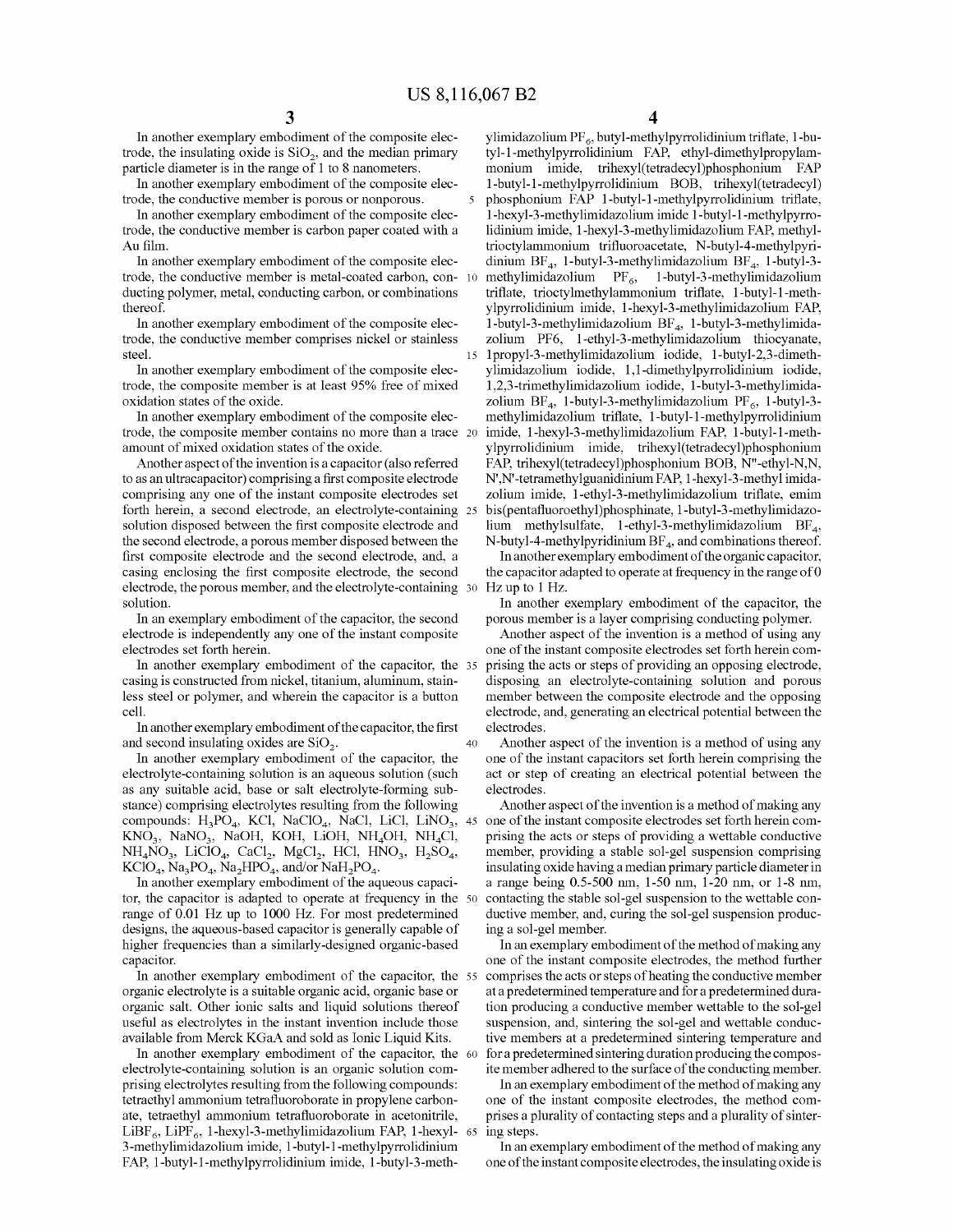$SiO<sub>2</sub>$ , the predetermined sintering temperature is 300 $^{\circ}$  C. to 400° C., and the predetermined sintering duration is 3 hours.

In an exemplary embodiment of the method of making any one of the instant composite electrodes, the insulating oxide is a mixture of MgAl<sub>2</sub>O<sub>4</sub> and Al<sub>2</sub>O<sub>3</sub> at a molar ratio in the range of  $(0.01-1)$ :1 MgAl<sub>2</sub>O<sub>4</sub>:Al<sub>2</sub>O<sub>3</sub>, the predetermined sintering temperature is 400° C., and the predetermined sintering duration is 6 hours.

In an exemplary embodiment of the method of making any one of the instant composite electrodes, the molar ratio is in 10 the range of  $(0.4-1)$ : 1 MgAl<sub>2</sub>O<sub>4</sub>:Al<sub>2</sub>O<sub>3</sub>.

In an exemplary embodiment of the method of making any one of the instant composite electrodes, the stable sol-gel suspension is contacted with the wettable conductive member by a process including chemical vapor deposition, sputtering, 15 plasma spray, spray coating, spin coating, dip coating, slip casting, imbibing or electrodeposition.

In an exemplary embodiment of the method of making any one of the instant composite electrodes, the stable sol-gel suspension is contacted with the wettable conductive member 20 rous  $SiO<sub>2</sub>$  coated electrodes, a porous insulating separator, an by dip coating.

Another aspect of the invention is a stacked cell comprising a plurality of stacked alternating symmetrical composite electrodes each being any one of the instant composite electrodes set forth herein, first and second lead wires connected to 25 respective alternating composite electrodes defining a plurality of composite negative electrodes and composite positive electrodes, a plurality of porous members each disposed between respective alternating composite negative electrodes and composite positive electrodes, electrolyte-containing 30 solution disposed between respective alternating composite electrodes, and, an enclosure adapted to enclose and seal the alternating composite electrodes, a portion of the first and second lead wires, the porous separators and the electrolytecontaining solution.  $\overline{35}$  coated film to improve conductivity manufactured by Mar-

Another aspect of the invention is a method of using any one of the instant stacked cells set forth herein comprising the act or step of generating an electrical potential across the first and second lead wires.

Another aspect of the invention is a coiled cell comprising 40 a plurality of coiled alternating symmetrical composite electrodes each being any one of the instant composite electrodes set forth herein, first and second lead wires connected to respective alternating composite electrodes defining a plurality of composite negative electrodes and composite positive electrodes, a plurality of coiled porous separators each disposed between respective alternating composite negative electrodes and composite positive electrodes, electrolytecontaining solution disposed between respective alternating composite electrodes, and, a cylindrical enclosure adapted to enclose and seal the alternating composite electrodes, a portion of the first and second lead wires, the porous separators and the electrolyte-containing solution.

Another aspect of the invention is a method of using any one of the instant coiled cells set forth herein comprising the 55 step or act of generating an electrical potential across the first and second lead wires.

FIG. **1** shows the composite electrode of the instant invention including the conductive carbon base/backing electrode, the nanoporous insulating oxide layer being negatively charged, and electrolyte cations held against the negativelycharged surface. The conductive carbon may be made from a suitable carbon aerogel (or, other suitable carbons) having high surface area and good conductivity, preferably a surface

area in the range of 300 to 600  $\text{m}^2/\text{g}$ , and preferably a resistance of less man 0.04 Ohm-cm.

FIG. **2** shows a configuration of the button cell capacitor of the instant invention including symmetric opposing composite electrodes each constructed from the conductive carbon base/backing electrode and a nanoporous insulating  $SiO<sub>2</sub>$ layer, a porous insulating separator, an electrolyte-containing solution, and a Ni casing enclosure.

FIGS. **3A, 3B** and3C show a stacked cell configuration and assembly thereof, whereby multiple nanoporous  $SiO<sub>2</sub>$  coated electrodes are stacked in a parallel arrangement with a porous insulating separator, an electrolyte-containing solution, and a casing. For organic electrolyte containing devices, the separator may be one available from Nippon Kodoshi Corporation, such as MPF, TF40, TF45 or TF48. For aqueous electrolyte containing devices, the separator may be one available from Amerace, Microproducts, L.P., such as ACE-SIL®, FLEX-SIL®, CellForce® and Polyethylene.

FIG. **4** shows a wound cell configuration having nanopoelectrolyte-containing solution, and a casing.

FIG. **5** is a graph showing a cyclic voltammogram comparing an uncoated porous carbon electrode containing graphite and carbon binder manufactured by Porvair Advanced Materials to the same carbon electrode coated with  $SiO<sub>2</sub>$  nanoparticles in a three-electrode system, whereby a Saturated Calomel Reference Electrode (SCE) and a Pt wire counter electrode are employed with a 1M KCl electrolyte at a scan rate of 5 mV/s, whereby the capacitance of the uncoated Porvair carbon electrode is 1069 F/L, and whereby the capacitance of the nanoporous coated composite material is 1522 FIL.

FIG. **6** is a graph showing a cyclic voltammogram comparing an uncoated carbon electrode having a gold (Au) sputterketech International, Inc. to the Au-coated carbon paper further coated with  $SiO<sub>2</sub>$  nanoparticles in a two-electrode symmetric system containing a 1M KCl electrolyte at a scan rate of 5 mV/s, whereby the capacitance of the uncoated Marketech carbon-Au electrode is 4903 F/L, whereby the capacitance of the  $SiO<sub>2</sub>$  dip-coated Au-carbon electrode is 11147 F/L, and whereby all Marketech electrodes used herein is characterized as Grade I Carbon Paper 3. 5 inx 10 inx0. 01 in.

FIG. **7** is a graph showing a cyclic voltammogram of the carbon paper manufactured by Marketech International, Inc. dip coated with a layer of nanoporous  $SiO<sub>2</sub>$  in a two-electrode coin cell configuration containing an organic  $1M TEABF<sub>4</sub>$  in acetonitrile electrolyte at a scan rate of 50 mV/s.

FIG. **8** is a graph showing volumetric capacitance as a function of frequency using a  $SiO<sub>2</sub>$  nanoporous coated carbon electrode manufactured by Porvair Advanced Materials in a three-electrode configuration having a SCE reference electrode and counter electrode being Pt wire in IM KC! as determined by electrochemical impedance spectroscopy.

FIG. **9** is a graph showing a Nyquist plot of electrochemical impedance spectroscopy for a three-electrode configuration having a SCE reference electrode and a Pt wire counter electrode containing a IM KC! electrolyte solution, whereby the BRIEF DESCRIPTION OF THE DRAWINGS effective series resistance is 0.36 Ohms.

> 60 FIG. **10** is a graph showing a Ragone plot of energy and power density comparing the symmetric electrode having the SiO<sub>2</sub> nanoporous dip coated carbon paper manufactured by Marketech International, Inc. to typical known electrodes in terms of total weight of the electrode material in a IM  $TEABF<sub>4</sub>$  in acetonitrile electrolyte, whereby the effective series resistance is 1.6 Ohms, and whereby the performance of the exemplary composite  $SiO<sub>2</sub>$  electrode is 2954 W/kg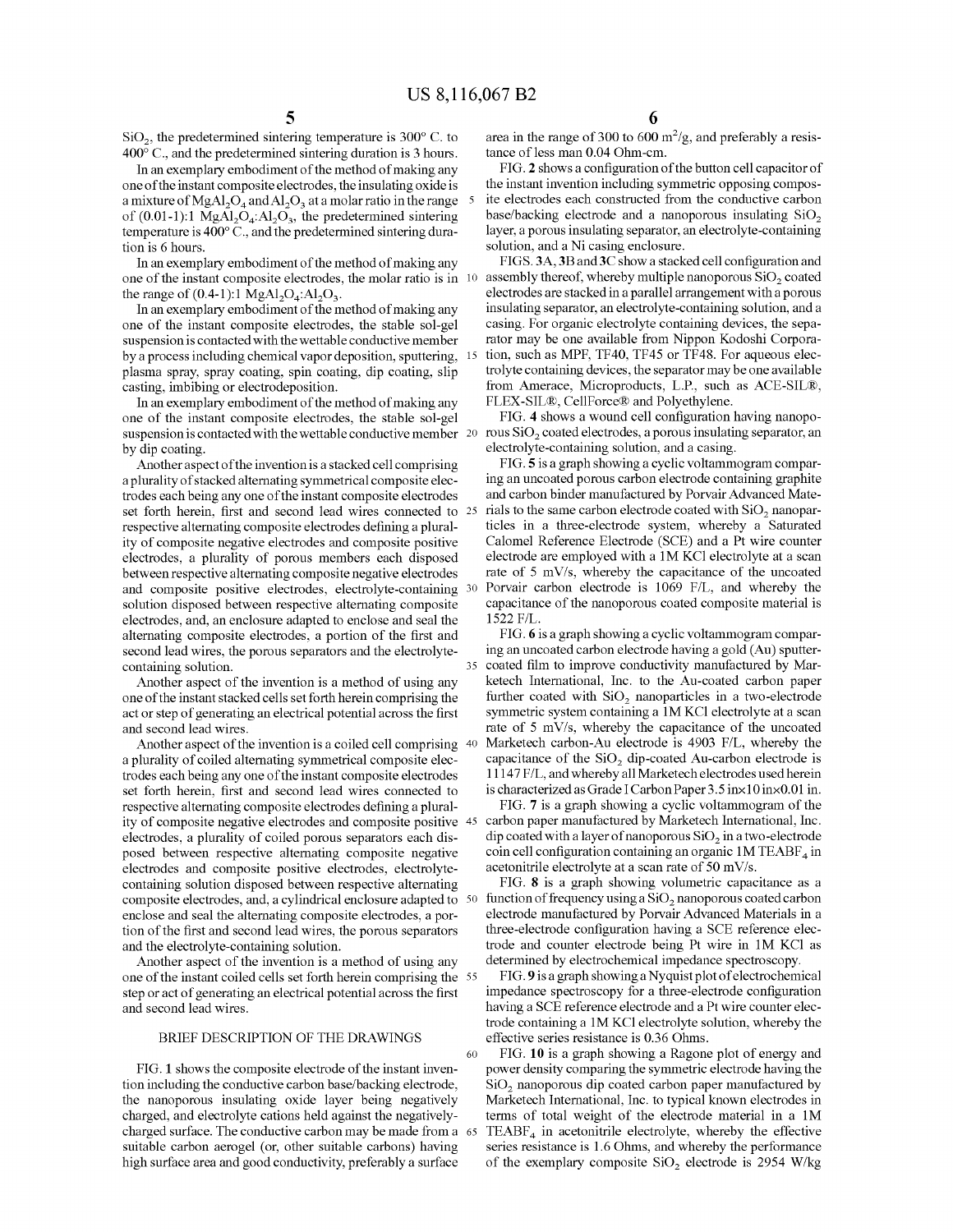specific power and 9 .9 Wh/kg specific energy with respect to the total weight of the electrode including Marketech carbon and the coating.

## DETAILED DESCRIPTION OF THE EXEMPLARY EMBODIMENTS

As shown in FIG. **1,** the instant invention involves electrochemical capacitors using a nanoporous material **10** deposited on a porous conductive carbon backing electrode **12.** The nanoporous material **10** is constructed from insulating oxide nanoparticles suspended in a stable gel solution, or sol. The negatively charged electrode shown in FIG. **1** attracts positively charged cations **14** in the electrolyte-containing solution **26** (see also FIG. **2**). Under many operating conditions, the instant electrodes and capacitors have improved capacitance over conventional ultracapacitors and psuedocapacitors. The preferred resistivity of the carbon backing electrode is around 0.04 Ohm-cm.

Shown in FIG. **2** is a configuration of the instant button cell containing symmetrical opposing composite electrodes **20,22,** a porous separator **24,** electrolyte-containing solution **26** between the electrodes **20,22** and Ni casings **28,30,**  whereby casing 28 is insulated from casing 30. The compos- 25 ite electrodes **20,22** are constructed from the conductive carbon backing electrode and the nanoporous composite layer of  $SiO<sub>2</sub>$ .

Shown in FIGS. **3A, 3B** and **3C** is another configuration utilizing the composite electrode of the present invention, which is referred to as stacked electrodes. As shown in FIG. **3A,** the stacked electrode **42** includes a stack of alternating composite electrodes **32,34** and porous separators **36.** Electrolyte-containing solution **26** is contained between the composite electrodes **32,32.** Wire leads **38,40** are connected to respective composite electrodes **32,34.** FIG. **3B** shows a compacted view of the stacked electrode **42** having the wire leads **38,40.** FIG. **3C** shows the stacked electrode **42** being assembled by lowering the stacked electrode **42** into a box **44,**  whereby a lid **46** having holes **48,50** to accommodate the wire leads **38,40.** The lid **46** is sealed to the box **44** so that the electrolyte-containing solution **26** does not leak. The box **44**  must be either non-conducting or well insulated from contacting and shorting the stacked electrode **42.** 

Shown in FIG. 4 is another configuration utilizing the 45 EXAMPLES composite electrode of the present invention, which is referred to as a coiled electrode **52.** The coiled electrode **52**  includes alternating composite electrodes **54,56** wrapped into a coil, whereby a porous separator **60** is inserted between each alternating electrode **54,56.** The coiled electrode **52** is dropped into a cylinder **62,** and the cylinder **62** is filled with the electrolyte-containing solution **26.** Assembly is completed by sealing the cylinder **62** with a lid (not shown), whereby the lid has two holes to accommodate the two wire leads **64,66.** The cylinder **62** must be either non-conducting or well insulated from contacting and shorting the coiled electrode **52.** 

Capacitance was characterized and determined using cyclic voltammetry. FIG. **5** shows voltammagram data for the composite  $SiO<sub>2</sub>$  electrode as compared to an uncoated con-60 ductive carbon electrode. Capacitance was determined using the equation C=( $\frac{|I_c|+|I_a|}{2*}$ v), where  $I_c$  and  $I_a$  are the average cathodic and average anodic currents, respectively, over the voltage range, and v is the voltage scan rate. The capacitance of the composite material was calculated to be 1522 F/L where the capacitance of the plain uncoated carbon is 1069 FIL. Importantly, the capacitance of the instant nanoporous

insulating composite material did not decrease significantly as the scan rate increases from 20 mV/s to 200 mV/s.

The specific power and specific energy of the composite material were characterized and determined using electro-5 chemical impedance spectroscopy. Shown in FIG. **9** is a Nyquist plot demonstrating the performance of the symmetrical SiO<sub>2</sub> button cell. The effective series resistance was calculated to be  $0.36\Box$ . The following equations were used to calculate the specific power and specific energy per unit mass:<br><sup>10</sup> W=½CU<sup>2</sup> and P=U<sup>2</sup>/4R, where W is energy, C is capacitance, U is the cell voltage, P is the power, and R is the effective series resistance. (See Kotz R et al., *Electrochim Acta*  45:2483 (2000)).

The specific power and energy for the instant symmetrical SiO<sub>2</sub> button cell are 2954 W/kg and 9.9 Wh/kg, with respect to the total weight of the electrode including Marketech carbon and the coating, whereby the measurement was done in  $1M$  TEABF<sub>4</sub> in acetonitrile electrolyte. As demonstrated by 20 the Ragone plot in FIG. **10,** the instant button cell containing symmetrical nanoporous insulating  $SiO<sub>2</sub>$  electrodes is unexpectedly superior to conventional electrochemical capacitors.

Electrochemical impedance spectroscopy (EIS) was also used to calculate capacitance vs frequency. (See FIG. **8).** The capacitance from EIS is calculated from the equation C= $-Zim(w)/(w^*|Z(w)|^2)$ , where w is 2<sup>\*</sup>Pi<sup>\*</sup>frequency, Zim is the imaginary part of the impedance, and  $|Z|^2$  is  $Zre^2 + Zim^2$ .

In a preferred embodiment, the invention is directed to a nanoporous insulating oxide composite electrode and ultracapacitor device, method of manufacture and method of use thereof. The composite electrode is constructed from a conductive backing electrode and an composite layer. Preferably, the ultracapacitor device is configured in a stacked, coiled or button cell configurations and includes composite electrodes. The composite layer being substantially free of mixed oxidation states and nanoporous and having a median pore diameter of 0.5-500 nanometers and average surface area of 300-  $600 \text{ m}^2/\text{g}$ . The composite layer made from a stable sol-gel suspension containing particles of the insulating oxide, the median primary particle diameter being 1-50 nanometers. Preferably, the insulating oxide is  $Al_2O_3$ ,  $MgAl_2O_4$ , SiO<sub>2</sub> or  $TiO<sub>2</sub>$ . Preferably, the backing electrode is carbon paper sputter-coated with a film of Au.

The capacitor materials incorporate pioneering nanoporous insulating oxides that are imbibed/coated on a porous conductive backing electrode. In this example, the nanoporous composite layer was formed from a sol-gel suspension containing nanoparticles of  $SiO<sub>2</sub>$ , which was prepared using sol-gel chemistry techniques.

Distilled and purified water was mixed with concentrated ammonium hydroxide  $(NH<sub>4</sub>OH)$  and tetraethylorthosilicate (TEOS) in a volumetric ratio of  $30:1:4.5$ . The solution/suspension was mixed for at least 1 hour, whereby the hydrolysis reaction results in suspended nanoparticles of  $SiO<sub>2</sub>$ . The  $SiO<sub>2</sub>$ particles had a median primary particle diameter of approximately 2-5 nanometers. The isoelectric pH of these particles was approximately 2.0. The sol may be dialyzed to remove excess ions from solution, whereby the salts are transferred through dialysis membranes. The sol pH was adjusted to approximately 2.8.

Preparation of  $SiO<sub>2</sub>$  sol-gels are disclosed in Chu L et al., 65 Microporous Silica Gels From Alkylsilicate-Water Two Phase Hydrolysis, *Mat. Res. Soc. Symp. Proc.* 346:855-860 (1994), which is hereby incorporated by reference.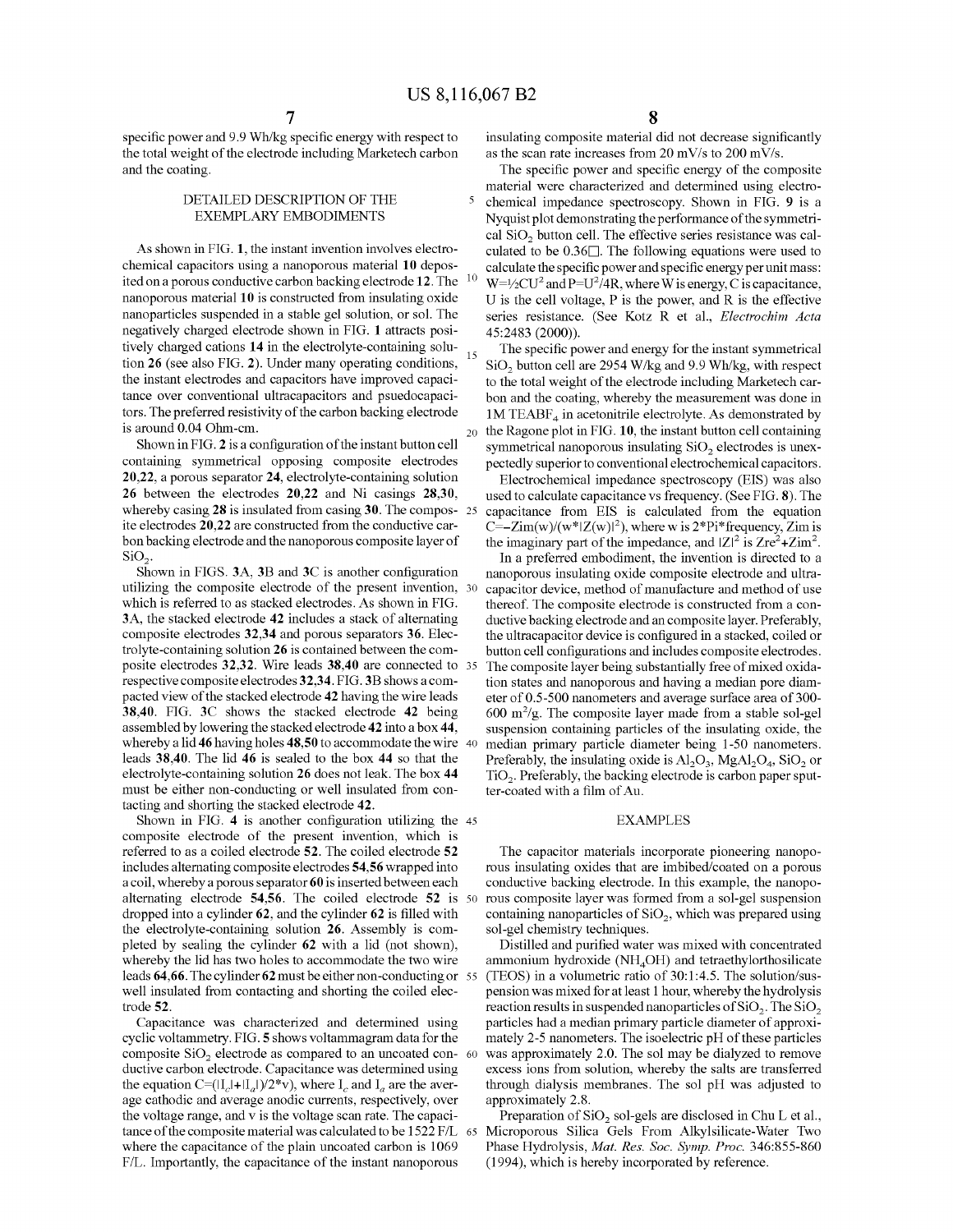The filtered suspension was imbibed/coated onto a porous conducting carbon electrode by dip coating. A porous (or nonporous) nickel conducting electrode may also be used. The BET surface area of the uncoated carbon electrode was approximately 1  $m^2/g$  before firing. For uncoated carbon  $5$ electrodes, there is likely a trade-off between surface area and conductivity. The surface area for the carbon backing electrode may be in the range of 1-2000 m<sup>2</sup>/g, or 30-400 m<sup>2</sup>/g.

The uncoated carbon electrode was pre-fired at 400° C. for three hours, whereby the carbon surface is rendered wettable 10 to the sol coating. The wettable carbon surface was dip-coated with the filtered sol suspension using an ultrasonic spray coater. An air spray coater may also be used along with other processes such as electrophoretic deposition, imbibing, slip casting, spin coating, dip coating and the like. Several coats of 15 sol were applied to the wettable carbon electrode. The suspension-coated carbon electrode was post-fired to sinter the sol particles to each other and to the conducting carbon.

Firing temperature and duration may be varied to achieve a predetermined particle diameter, pore diameter distribution 20 posite member is a layer having an average thickness in the and phase (particularly for  $MgAl_2O<sub>4</sub>/Al_2O<sub>3</sub>$  mixture). In this example, the post-fire was conducted at 400° C. for 3 hours.

Button cell capacitors included two layers of the  $SiO<sub>2</sub>$ composite material. (See FIG. **2).** The composite layers were separated by a porous nonconductive separator to prevent 25 electrical shorting. The composite layers and separator were enclosed in a Ni casing. Other casings may be used such as casings constructed from nickel coated, stainless steel, aluminum and the like. The electrolyte-containing solution may be aqueous or organic. Electrolytes useful in the organic 30 solution include TEABF<sub>4</sub>/ACN, TEABF<sub>4</sub>/PC, LiBF<sub>6</sub>, LiPF<sub>6</sub> and  $LiClO<sub>4</sub>$ . KCl was used in this working example.

One of the composite electrodes is the negative terminal and the other composite electrode is the positive terminal. This button cell consists of two electrochemical capacitors 35 working in tandem. One capacitor is the positive electrode containing anions from the electrolyte in a region near the surface. The other capacitor is the negative electrode having the cations from the electrolyte in a region near the surface.

Unexpectedly, the  $SiO<sub>2</sub>$  nanoporous composite layer also 40 does not undergo any redox reaction ( referred to as psuedocapacitance) and is substantially free of mixed oxidation states. As such, the capacitor constructed from two SiO<sub>2</sub> nanoporous  $1-2000 \text{ m}^2/\text{g}$ . composite layers provided surprisingly high capacitance at high discharge frequencies.

Many conventional commercial electrochemical capacitors incorporate a working material in conjunction with a current collector, which is commonly a metal. In contrast, the instant button cell capacitor incorporates two electrochemical capacitors in operative connection providing superior perfor- 50 mance.

A nanoporous insulating composite electrode containing  $TiO<sub>2</sub>$  as the insulating oxide was also prepared. A 3-electrode system was used to determine the capacitance of the  $TiO<sub>2</sub>$ electrode as well as the  $SiO<sub>2</sub>$  electrode. The TiO<sub>2</sub> electrode 55 had a capacitance of 33 mF/cm<sup>2</sup>, and the SiO<sub>2</sub> electrode had a capacitance of 38 mF/cm<sup>2</sup>. The  $TiO<sub>2</sub>$  nanoparticles were prepared by adding concentrated nitric acid to distilled/deionized water in a 0.715: 100 volumetric ratio of nitric acid to water. Titania isopropoxide was added to the acidic water in a 60 lating oxide mixture has a molar ratio in the range of (0.4-1):1 8.25:100 volumetric ratio, and the solution was stirred for 72 hours. The sol was then dialyzed.

The SiO<sub>2</sub> electrode performed at 2954 W/kg specific power and 9.9 Wh/kg specific energy.

In another example, Distilled and purified water was mixed 65 with concentrated nitric acid  $(HNO<sub>3</sub>)$  and 75% Aluminum Tri-Sec Butoxide (ATSB) in 2-Butanol in a volumetric ratio

of 47.1: 1:8.8. The solution/suspension was mixed for at least 1 hour, whereby the hydrolysis reaction results in suspended nanoparticles of  $Al_2O_3$ .

We claim:

**1.** A composite electrode for use in a capacitor comprising: a conductive member, and,

a sol-gel composite member constructed from a suspension containing insulating oxide particles, wherein the composite member has a median pore diameter in the range 0.1-500 nanometers.

**2.** The composite electrode of claim **1,** wherein the composite member is substantially free of mixed oxidation states of the oxide.

**3.** The composite electrode of claim **1,** wherein the median pore diameter is in the range of 0.3-25 nanometers.

**4.** The composite electrode of claim **1,** wherein the median pore diameter is in the range of 0.3-5 nanometers.

**5.** The composite electrode of claim **1,** wherein the comrange of  $0.01$  to  $50 \mu m$ .

**6.** The composite electrode of claim **1,** wherein the composite member is a layer having an average thickness in the range of  $0.1$  to  $10 \mu m$ .

**7.** The composite electrode of claim **1,** wherein the composite member is made from a stable sol-gel suspension comprising insulating oxide particles having a median primary particle diameter in the range of 0.5-500 nanometers, and wherein the insulating atom is a member selected from the group consisting of Be, Mg, Ca, Sr, Ba, Ra, Ti, Zr, Hf, Zn, Cd, Hg, B, Al, Ga, In, Tl, C, Si, Ge, Sn, Pb and combinations thereof.

**8.** The composite electrode of claim **1,** wherein the insulating oxide is a member selected from the group consisting of an alkaline substituted aluminum oxide and an alkaline earth substituted aluminum oxide.

**9.** The composite electrode of claim **1,** wherein the composite member has average surface area in the range of 300-  $600 \frac{\text{m}^2}{\text{g}}$ .

**10.** The composite electrode of claim **1,** wherein the conductive member is constructed from carbon, and wherein the surface area of the conductive member is in the range of

**11.** The composite electrode of claim **1,** wherein the con-45 ductive member is constructed from carbon, and wherein the surface area of the conductive member is in the range of  $30-400 \text{ m}^2/\text{g}$ .

**12.** The composite electrode of claim **1,** wherein the insulating oxide is a mixture of  $MgAl<sub>2</sub>O<sub>4</sub>$  and  $Al<sub>2</sub>O<sub>3</sub>$  at a molar ratio in the range of (0.01-1):1 MgAl<sub>2</sub>O<sub>4</sub>:Al<sub>2</sub>O<sub>3</sub>, wherein the median primary particle diameter of the  $MgAl<sub>2</sub>O<sub>4</sub>$  is in the range of 1-50 nanometers, and wherein the median primary particle diameter of the  $Al_2O_3$  is in the range of 1-50 nanometers

**13.** The composite electrode of claim **12,** wherein the median primary particle diameter of  $MgA1_2O_4$  is in the range of 1-20 nanometers, and wherein the median primary particle diameter of the  $Al_2O_3$  is 1-20 nanometers.

**14.** The composite electrode of claim **13,** wherein the insu- $MgAl<sub>2</sub>O<sub>4</sub>:Al<sub>2</sub>O<sub>3</sub>.$ 

**15.** The composite electrode of claim **12,** wherein the insulating oxide mixture has a molar ratio in the range of (0.4-1 ): 1  $MgAl<sub>2</sub>O<sub>4</sub>:Al<sub>2</sub>O<sub>3</sub>.$ 

**16.** The composite electrode of claim **1,** wherein the insulating oxide is  $TiO<sub>2</sub>$ , and wherein the median primary particle diameter is in the range of 1-50 nanometers.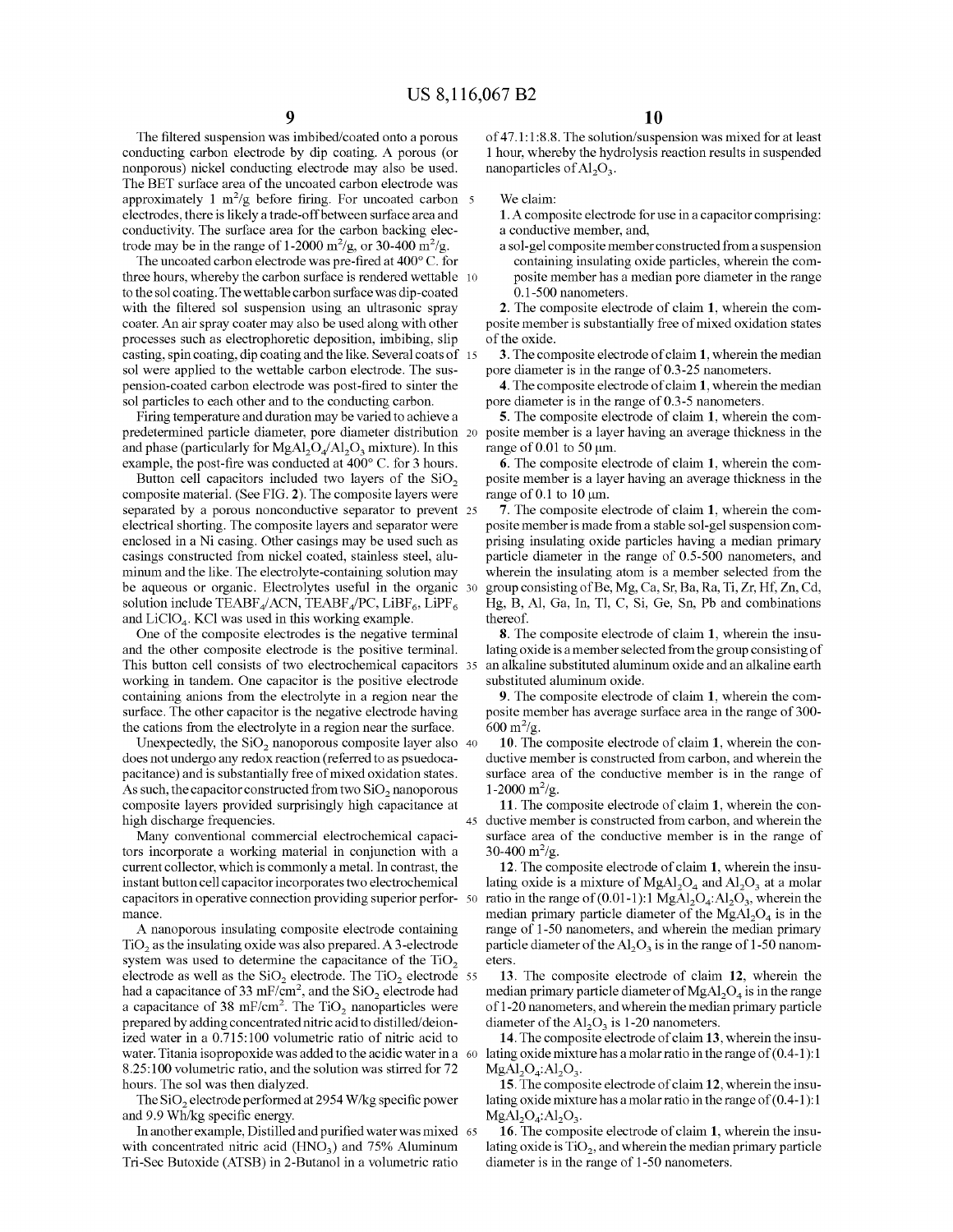25

**17.** The composite electrode of claim **1,** wherein the insulating oxide is  $TiO<sub>2</sub>$ , and wherein the median primary particle diameter is in the range of 1-20 nanometers.

lating oxide is  $SiO<sub>2</sub>$ , and wherein the median primary particle diameter is in the range of 1-50 nanometers.

**19.** The composite electrode of claim **1,** wherein the insulating oxide is  $SiO<sub>2</sub>$ , and wherein the median primary particle diameter is in the range of 1 to 8 nanometers.

**20.** The composite electrode of claim **1,** wherein the conductive member is porous or nonporous.

**21.** The composite electrode of claim **1,** wherein the conductive member is carbon paper coated with a Au film.

**22.** The composite electrode of claim **1,** wherein the conductive member comprises a member selected from the group 15 consisting of metal-coated carbon, conducting polymer, metal, conducting carbon, and combinations thereof.

**23.** The composite electrode of claim **1,** wherein the conductive member comprises nickel or stainless steel.

**24.** The composite electrode of claim **1,** wherein the composite member is at least 95% free of mixed oxidation states of the oxide.

**25.** The composite electrode of claim **1,** wherein the composite member contains no more than a trace amount of mixed oxidation states of the oxide.

**26.** A capacitor comprising:

a first composite electrode comprising any one of the composite electrodes of claims **1** to **25,** 

a second electrode,

- an electrolyte-containing solution disposed between the first composite electrode and the second electrode,
- a porous member disposed between the first composite electrode and the second electrode, and,
- a casing enclosing the first composite electrode, the second electrode, the porous member, and the electrolyte-con- 35 taining solution.

**27.** The capacitor of claim **26,** wherein the second electrode is independently any one of the composite electrodes of claims **1** to **25.** 

**28.** The capacitor of claim **26,** wherein the casing is con- <sup>40</sup> structed from a member selected from the group consisting of nickel, titanium, aluminum, stainless steel and polymer, and wherein the capacitor is a button cell.

**29.** The capacitor of claim **26,** wherein the first and second insulating oxides are  $SiO<sub>2</sub>$ . 45

**30.** The capacitor of claim **26,** wherein the electrolytecontaining solution is an aqueous solution comprising electrolytes resulting from compounds selected from the group consisting of  $H_3PO_4$ , KCl, NaClO<sub>4</sub>, NaCl, LiCl, LiNO<sub>3</sub>,  $KNO_3$ , NaNO<sub>3</sub>, NaOH, KOH, LiOH, NH<sub>4</sub>OH, NH<sub>4</sub>Cl, 50  $NH_4NO_3$ , LiClO<sub>4</sub>, CaCl<sub>2</sub>, MgCl<sub>2</sub>, HCl, HNO<sub>3</sub>, H<sub>2</sub>SO<sub>4</sub>,  $KClO<sub>4</sub>$ ,  $Na<sub>3</sub>PO<sub>4</sub>$ ,  $Na<sub>2</sub>HPO<sub>4</sub>$ ,  $NaH<sub>2</sub>PO<sub>4</sub>$  and combinations thereof.

**31.** The capacitor of claim **30,** adapted to operate at frequency in the range of 0.01 Hz up to 1000 Hz. 55

pylene carbonate, tetraethyl ammonium tetrafluoroborate in 60 contacting steps and a plurality of sintering steps. **32.** The capacitor of claim **26,** wherein the electrolytecontaining solution is an organic solution comprising electrolytes resulting from compounds selected from the group consisting of tetraethyl ammonium tetrafluoroborate in proacetonitrile, LiBF<sub>6</sub>, LiPF<sub>6</sub>, 1-hexyl-3-methylimidazolium FAP, l-hexyl-3-methylimidazolium imide, l-butyl-1-methylpyrrolidinium FAP, l-butyl-1-methylpyrrolidinium imide, l-butyl-3-methylimidazolium PF 6, butyl-methylpyrrolidinium triflate, l-butyl-1-methylpyrrolidinium FAP, ethyl- 65 dimethylpropylammonium imide, trihexyl(tetradecyl)phosphonium FAP l-butyl-1-methylpyrrolidinium BOB, trihexyl

**12** 

(tetradecyl)phosphonium FAP 1-butyl-1methylpyrrolidinium triflate, l-hexyl-3-methylimidazolium imide l-butyl-1-methylpyrrolidinium imide, l-hexyl-3-me-**18.** The composite electrode of claim **1,** wherein the insu- thylimidazolium FAP, methyltrioetylammonium trifluoroacetate, N-butyl-4-methylpyridinium  $BF<sub>4</sub>$ , 1-butyl-3-methylimidazolium BF<sub>4</sub>, 1-butyl-3-methylimidazolium PF<sub>6</sub>, l-butyl-3-methylimidazolium triflate, trioctylmethylammonium triflate, l-butyl-1-methylpyrrolidinium imide, l-hexyl-3-methylimidazolium FAP, l-butyl-3-methylimidazolium  $BF_4$ , 1-butyl-3-methylimidazolium  $PF_6$ , 1-ethyl-3-methylimidazolium thiocyanate, 1 propyl-3-methylimidazolium iodide, l-butyl-2,3-dimethylimidazolium iodide, 1,1-dimethylpyrrolidinium iodide, 1,2,3-trimethylimidazolium iodide, 1-butyl-3-methylimidazolium  $BF_4$ , 1-butyl-3-methylimidazolium PF $_6$ , 1-butyl-3-methylimidazolium triflate, l-butyl-1-methylpyrrolidimium imide, l-hexyl-3-methylimidazolium FAP, l-butyl-1-methylpyrrolidinium imide, trihexyl(tetradecyl)phosphonium FAP, trihexyl(tetradecyl) phosphonium BOB, N"-ethyl-N,N,N',N'-tetramethylguanidinium FAP, 1-hexyl-3-methyl imidazolium imide, 1-ethyl-3-methylimidazolium triflate, emim bis(pentafluoroethyl) phosphinate, l-butyl-3-methylimidazolium methylsulfate, l-ethyl-3-methylimidazolium BF <sup>4</sup> , N-butyl-4-methylpyridinium  $BF_{4}$ , and combinations thereof.

> **33.** The capacitor of claim **32,** adapted to operate at frequency in the range of0 Hz up to 1 Hz.

**34.** The capacitor of **26,** wherein the porous member is a layer comprising conducting polymer.

**35.** A method of using the capacitor of claim **26** comprising creating an electrical potential between the electrodes.

**36.** A method of using any one of the composite electrodes of claims **1-25** comprising:

providing an opposing electrode,

- disposing an electrolyte-containing solution and porous member between the composite electrode and the opposing electrode, and,
- generating an electrical potential between the electrodes. **37.** A method of making any one of the composite electrodes of claims **1-25** comprising:

providing a wettable conductive member,

- providing a stable sol-gel suspension comprising insulating oxide having a median primary particle diameter in a range selected from the group consisting of 0.5-500 nm, 1-50 nm, 1-20 nm, and 1-8 nm,
- contacting the stable sol-gel suspension to the wettable conductive member, and,
- curing the sol-gel suspension producing a sol-gel composite member.

**38.** The method of claim **37,** further comprising:

- heating the conductive member at a predetermined temperature and for a predetermined duration producing a conductive member wettable to the sol-gel suspension, and,
- sintering the sol-gel composite member and wettable conductive member at a predetermined sintering temperature and for a predetermined sintering duration producing the sol-gel composite member adhered to the surface of the conducting member.

**39.** The method of claim **38,** comprising a plurality of

**40.** The method of claim **38,** wherein the insulating oxide is  $SiO<sub>2</sub>$ , wherein the predetermined sintering temperature is 300° C. to 400° C., and wherein the predetermined sintering duration is 3 hours.

**41.** The method of claim **38,** wherein the insulating oxide is a mixture of MgAl<sub>2</sub>O<sub>4</sub> and Al<sub>2</sub>O<sub>3</sub> at a molar ratio in the range of  $(0.01-1)$ :1 MgAl<sub>2</sub>O<sub>4</sub>:Al<sub>2</sub>O<sub>3</sub>, wherein the predetermined